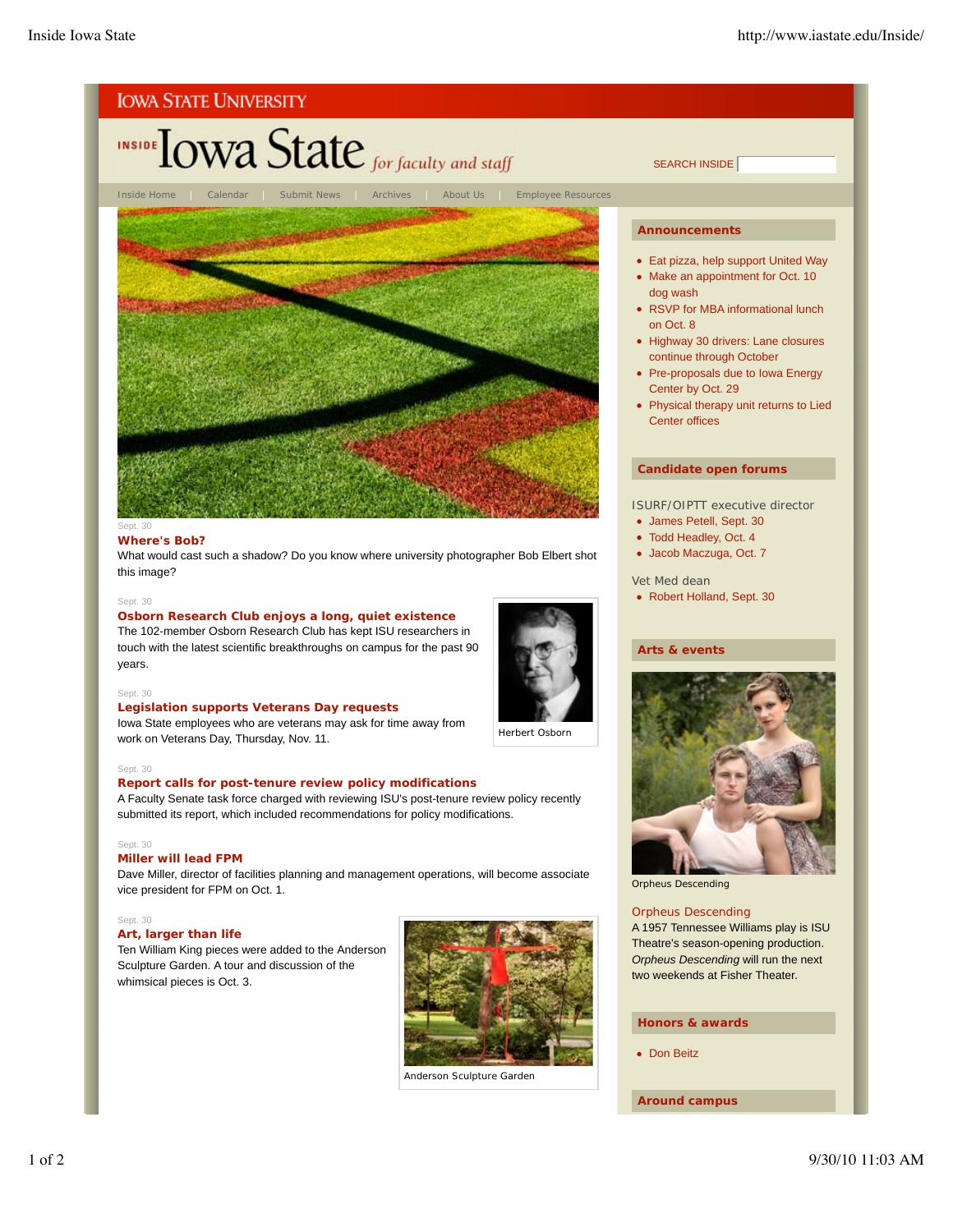#### Sept. 30

#### **Groups gear up for NCAA certification study**

Teams of ISU faculty, staff, students and community leaders are a few weeks into a lengthy study of the athletics program. It's part of NCAA certification, a process that aims to ensure athletics programs are run with integrity.

Published by University Relations, i**nside@iastate.edu**, (515) 294-7958, Ames, Iowa 50011.<br>Copyright © 1995-2010, Iowa State University of Science and Technology. All rights reserved.

- Residence reports third highest occupancy ever
- TIAA-CREF tax expert on campus Oct. 19
- The cost of crime

#### **Inside tools**

Print this edition (PDF) RSS | Twitter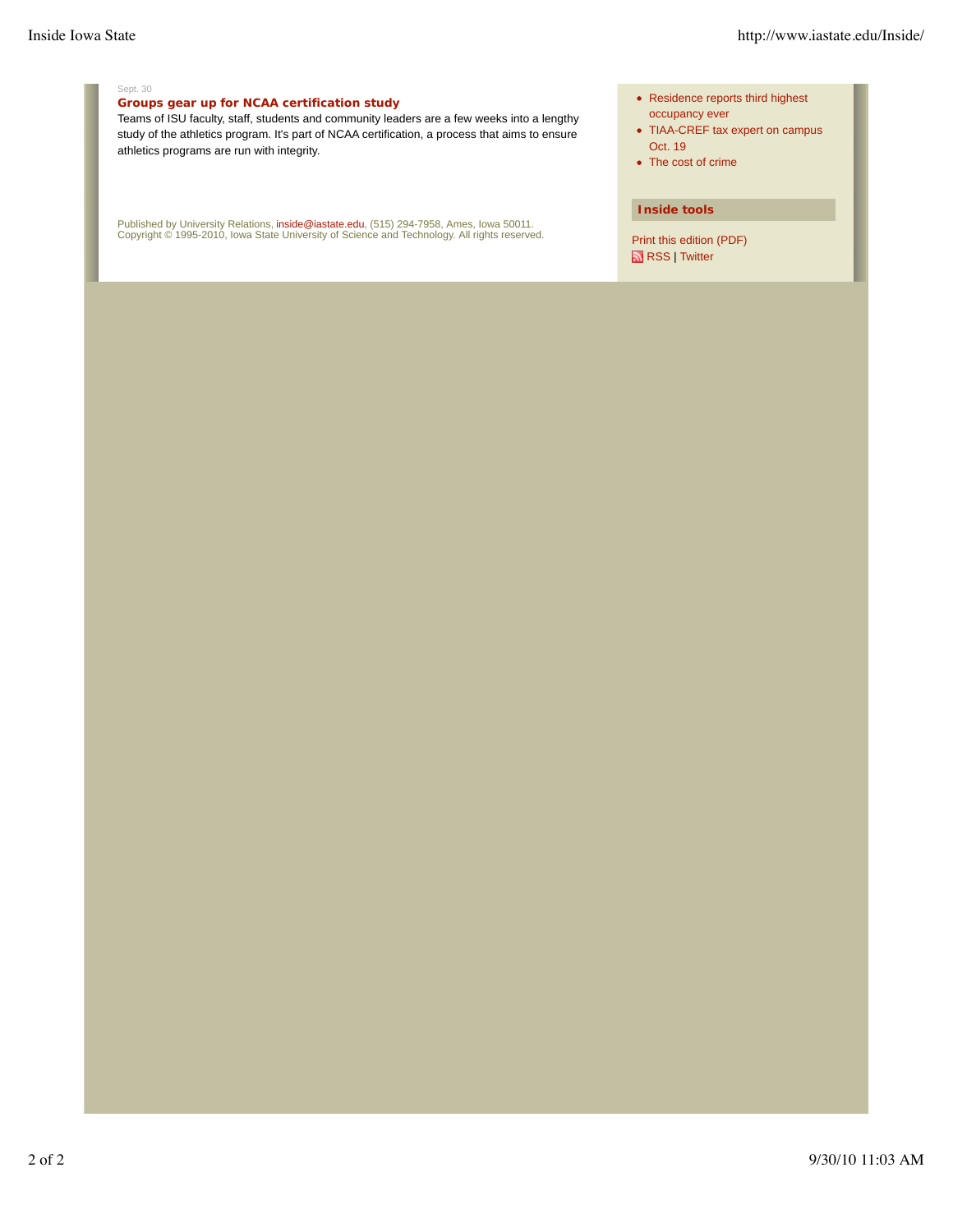

Sept. 30, 2010



### **Where's Bob?**

University photographer Bob Elbert went to the end zone in Jack Trice Stadium to capture this long shadow of a goalpost. The 2-2 Cyclone football squad plays at home the next two Saturday evenings, hosting Texas Tech Oct. 2 (Family Weekend), and the University of Utah of the Mountain West Conference Oct. 9. Single-game ticket information is online.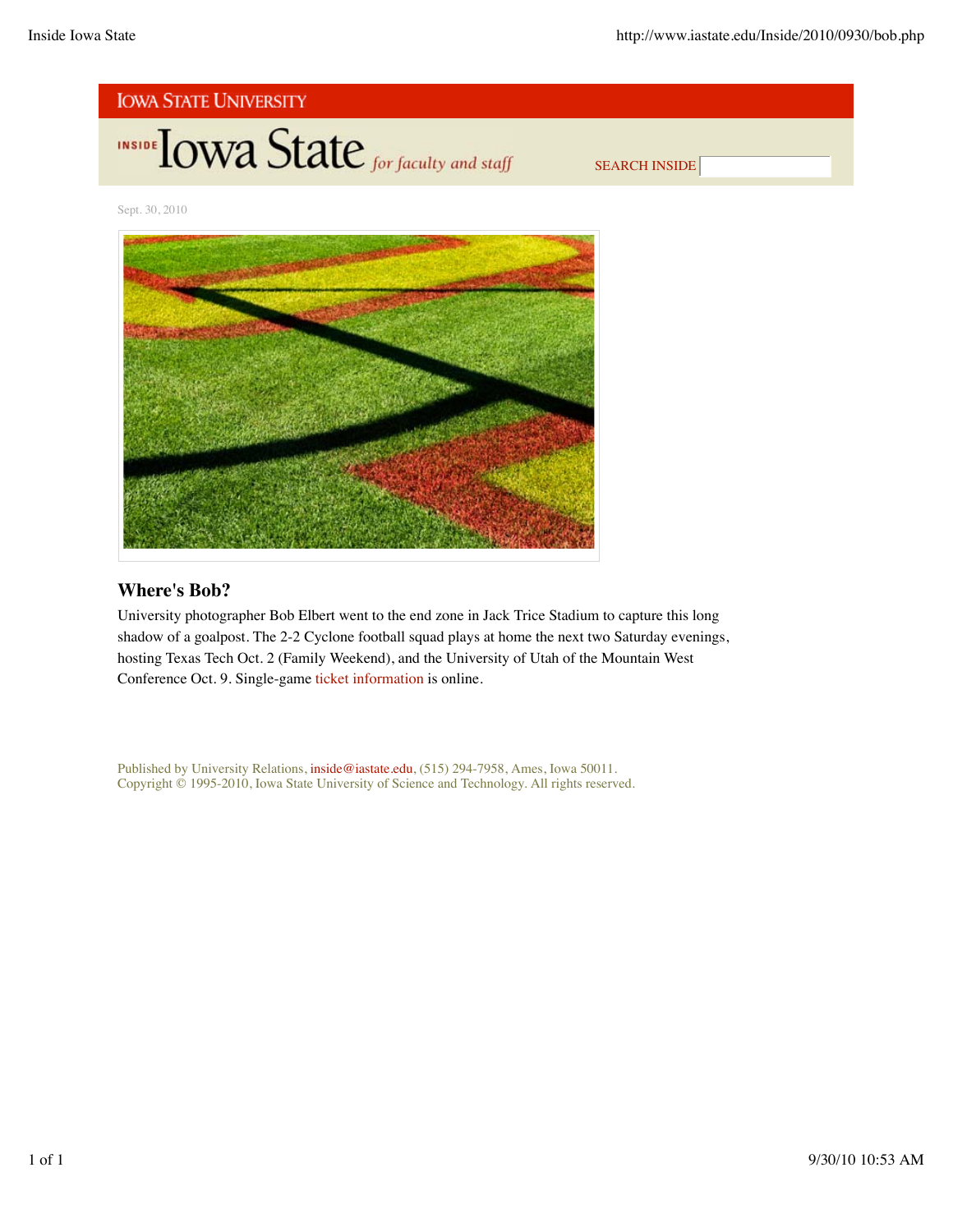# **INSIDE TOWA State** for faculty and staff

Sept. 30, 2010

### **Osborn Research Club enjoys a long, quiet existence**

by Paula Van Brocklin

For the past 90 years, Iowa State researchers in the natural and physical sciences have had a unique venue in which to share their latest findings.

The Osborn Research Club, founded in 1920 as the Natural Science Research Club, provides a place for ISU faculty and staff to hear about the latest scientific breakthroughs taking place across campus. The 102-member club meets the second Monday of the month, September through April, for a social hour and dinner, followed by a public lecture at 7 p.m. Lectures usually are held in the Molecular Biology auditorium.

#### **Purpose**

The club's purpose is to get scientists together, in the same room, to exchange ideas.

"This is especially timely [now] because of the push for multiinvestigator projects from a broad range of disciplines," said Philip Dixon, statistics professor and chair of the Osborn Research Club.



SEARCH INSIDE

The Osborn Research Club is named for Herbert Osborn, a prominent ISU alum and scientist. He taught at Iowa State from 1879 to 1898, and chaired the department of zoology and entomology from 1882 to 1897. *Iowa State University Library/Special Collections Department.*

From clinical uses of stem cells, to the need for solar energy, to salmonella in eggs, the Osborn Club's public lecture topics often are current and relevant. A list of topics covered from January 2004 to the present is available online.

#### **How to become a member**

Existing members nominate individuals for membership in the club. Nominees also must be:

- In the natural or physical sciences
- ISU faculty or staff members, personally conducting research
- On campus for at least one year, or transfers from other organizations where they conducted their own research
- Producing substantial and high-quality research

More information on the nomination and election processes is online.

#### **So, who is Osborn?**

The Osborn Research Club was named in honor of ISU alum Herbert Osborn, who earned a bachelor's degree (1879), ISU's first master's of science degree (1880) and the university's first honorary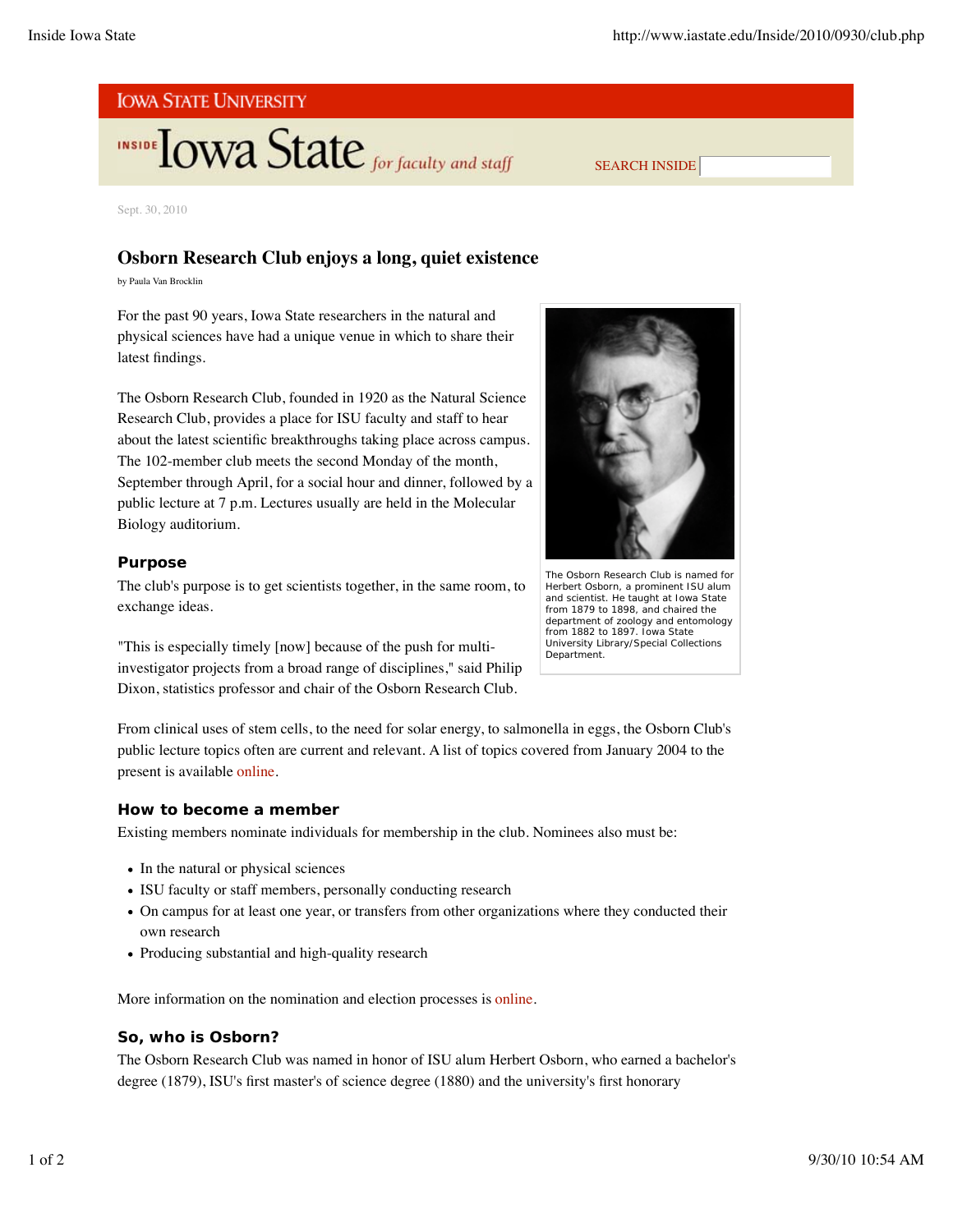Doctorate of Science (1916). He taught at ISU from 1879 to 1898, and chaired the department of zoology and entomology from 1882 to 1897.

### **Key to longevity**

The 90-year-old Osborn Research Club is one of the longest-running organizations on campus. The key to its longevity is three-fold, Dixon said.

"Ongoing enthusiasm for science among the ISU faculty, a solid core of dedicated members, and interesting and timely discussions," he said.

For a more in-depth look at the Osborn Research Club, check out its website.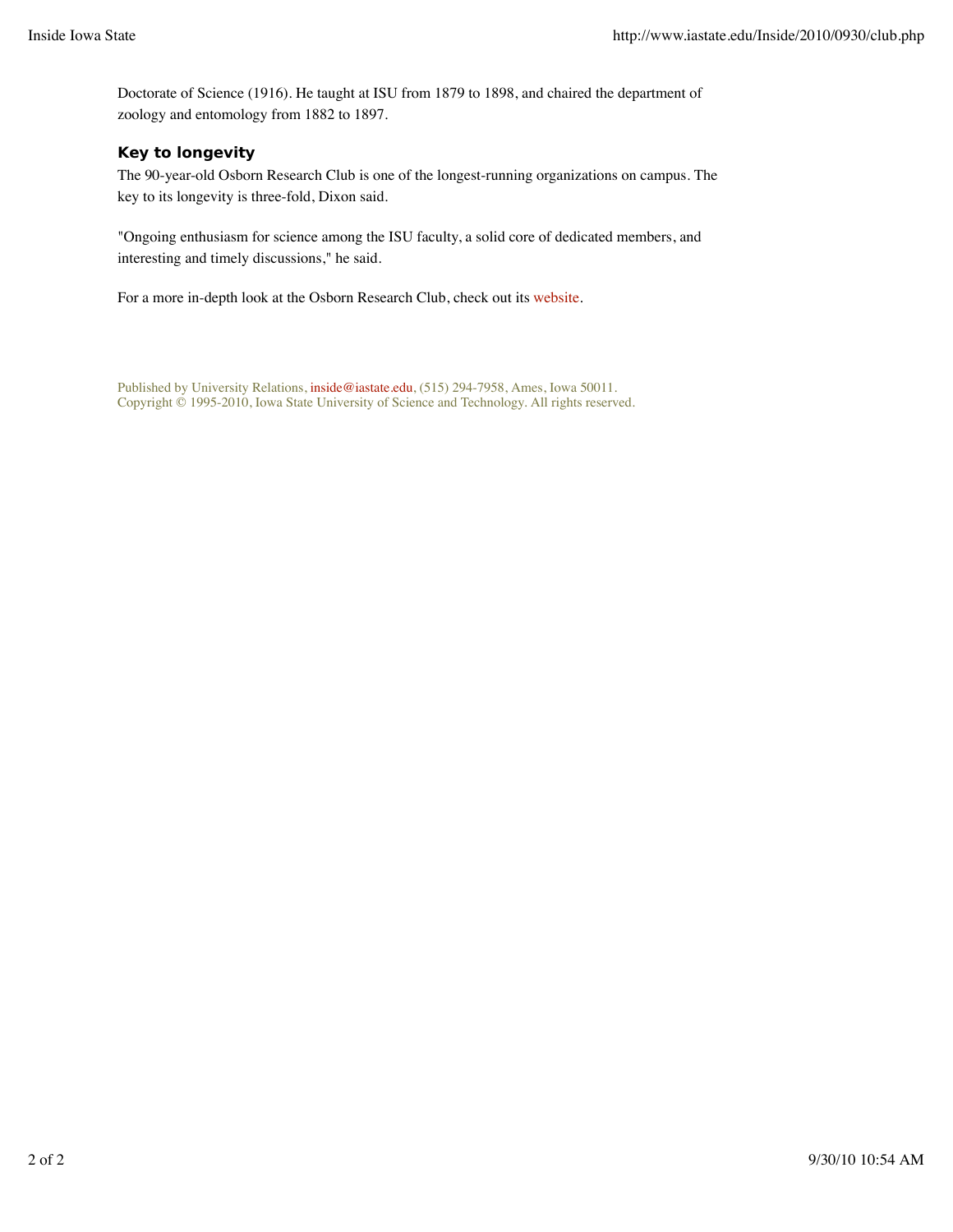# **INSIDE TOWA State** for faculty and staff

Sept. 30, 2010

## **Legislation supports Veterans Day requests**

by Diana Pounds

Iowa State employees who are veterans may ask for time away from work on Veterans Day on Thursday, Nov. 11.

Under state legislation passed last session, employers cannot deny a veteran's request for time off on Veterans Day unless doing so would endanger public health or safety or cause significant economic or operational disruptions to the business.

Iowa State employees who take the day off *will* need to use a vacation day to stay in paid status. The legislation requires that veterans:

- Request the time off at least a month in advance
- Verify their veteran status if asked

Officials in human resource services said the legislation applies to all veterans who work at Iowa State, including student employees. An e-mail explaining the Veterans Day legislation will be sent to all faculty and staff this week. Faculty and staff are asked to forward the e-mail to student employees in their areas.

**Gold Star Ceremony** ISU's annual



SEARCH INSIDE

honor fallen Iowa Staters will be held Nov. 11 in the MU Great Hall (3:15 p.m.) World War I casualty John Woodward will be added to Gold Star Hall.

The legislation does not address student veterans and class attendance on Veterans Day. Iowa State will remain open on Nov. 11, as usual, and classes will be in session.

For more information, contact human resource services at 4-3753.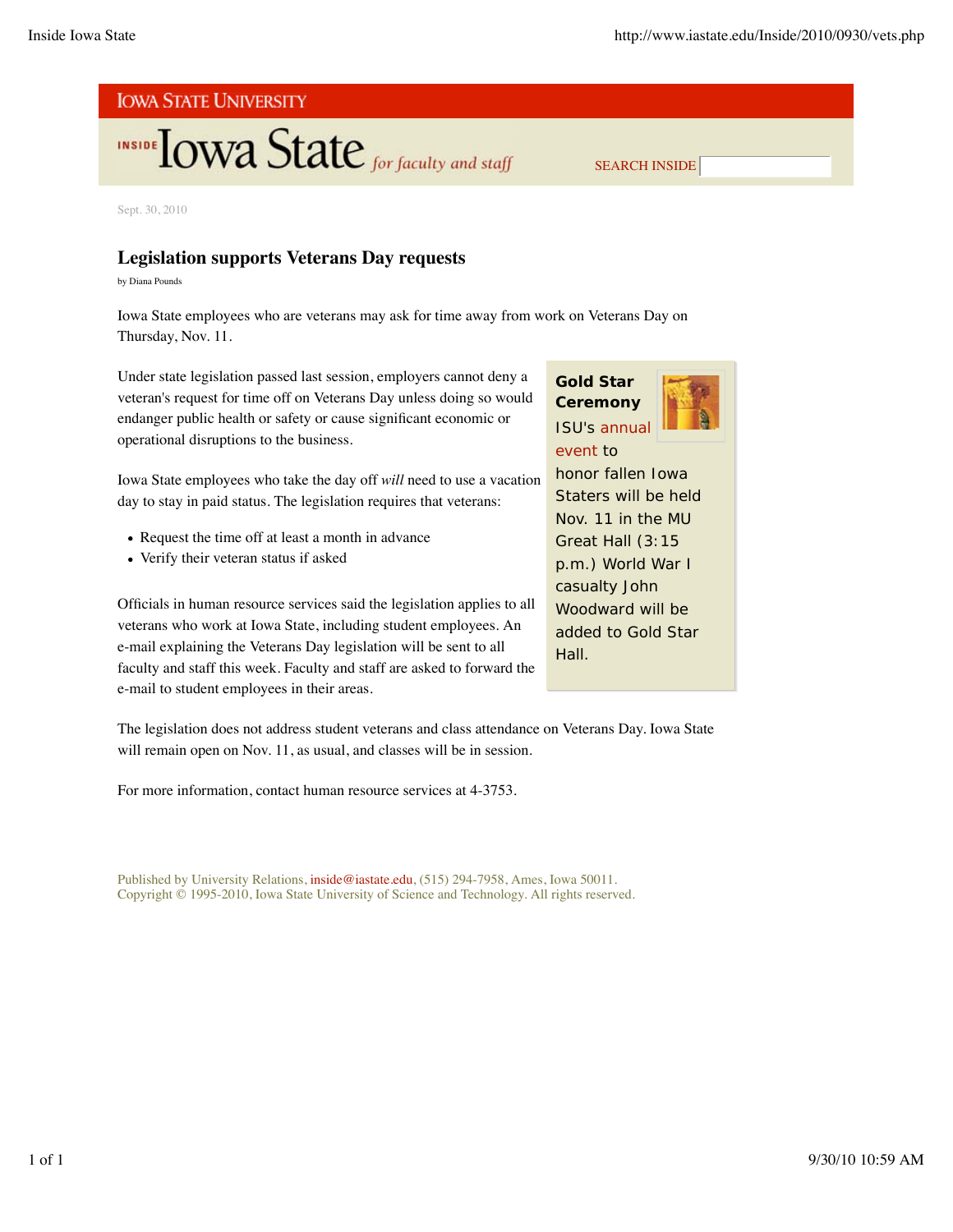# **INSIDE TOWA State** for faculty and staff

Sept. 30, 2010

### **Report calls for post-tenure review policy modifications**

by Erin Rosacker

A Faculty Senate task force assigned to review Iowa State's post-tenure review policy issued its findings and recommendations in a Sept. 8 report. The group was assembled last year by then-senate president Arnold van der Valk.

ISU's policy was adopted in 1999, in response to a request by the state Board of Regents for its development. The task force report pointed out that the policy's wording was deliberately general to give departments flexibility in enforcement. However, it said "the vagueness of [the policy] has resulted in the policy being largely ignored, ineffective and without consequences, whether positive or negative."

#### **The documents**

Current policy (*Faculty Handbook* section 5.3.5)

SEARCH INSIDE

Task force report (PDF)

#### **Recommendations**

As part of the study, the task force examined post-tenure review policies and procedures at other schools. It also considered the position of published opinions and select governing bodies -- such as the American Association of University Professors and the Association of American Universities.

In addition to a pair of senior tenure-track faculty members, the task force also included representatives from the Faculty Senate, department chair's council, dean's council and office of the executive vice president and provost. The group made six recommendations for modification of the current policy, including:

- Establish a consistent assessment of post-tenure achievement
- Develop an effective formative and evaluative review process of faculty performance
- Shorten review intervals from seven to five years
- Include external peer review in the process
- Tie salary step increases to "superior" reviews
- Link annual departmental reviews of the PRS (personal responsibility statement) to the frequency of post-tenure reviews

Senate president Micheal Owen told senators at last week's meeting that the report was accepted by the executive council and forwarded to another senate task force working on promotion and tenure procedures.

"They will report to us in the future if they feel that our current post-tenure review policy needs to be modified," he said. "We may be dealing with that in the near future."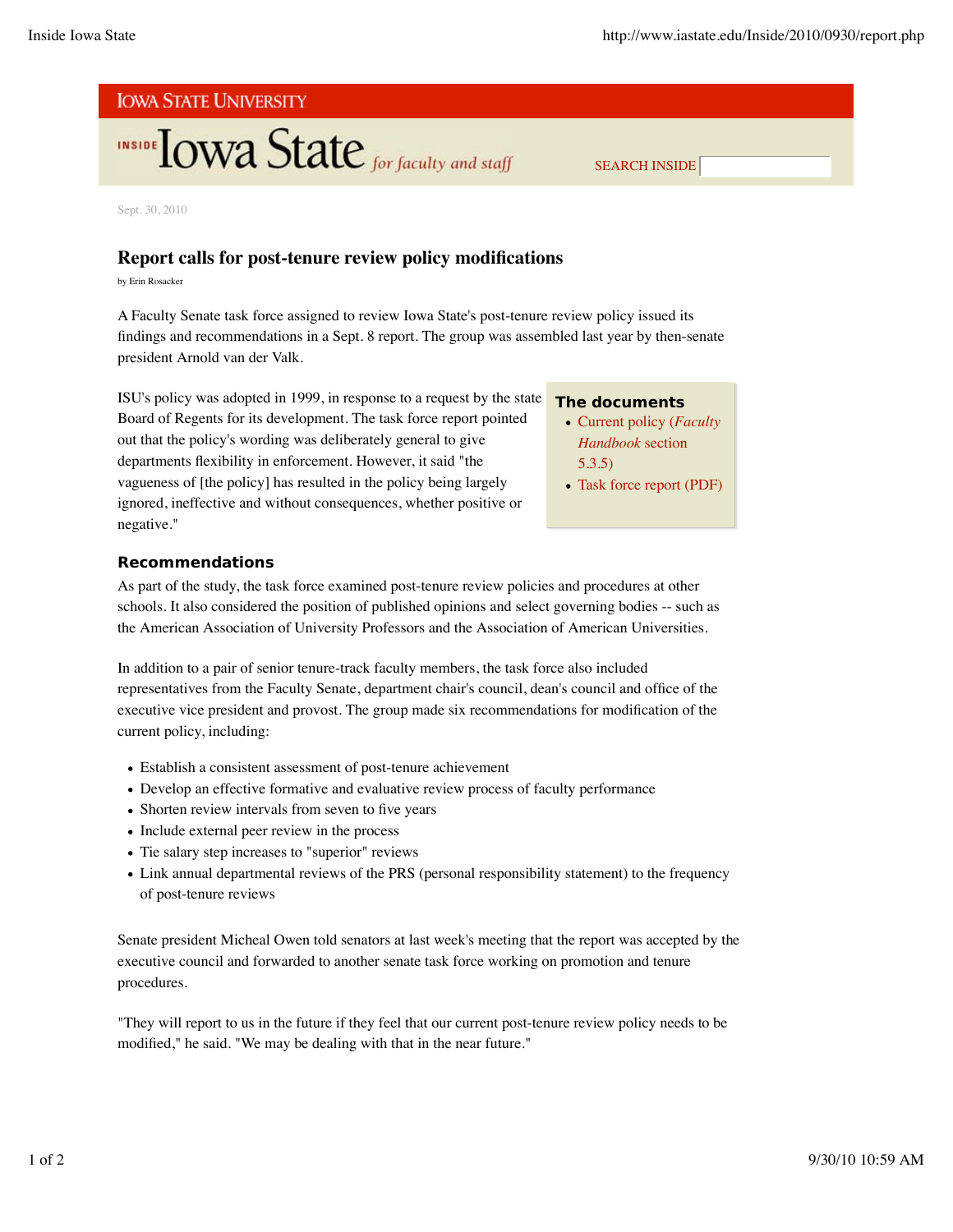# **INSIDE TOWA State** for faculty and staff

SEARCH INSIDE

Sept. 30, 2010

## **Miller will lead facilities planning and management**

by Diana Pounds

Dave Miller, director of facilities planning and management operations, will become associate vice president for FPM on Oct. 1. He succeeds Chris Ahoy, who is retiring from that post this month.

Vice president for business and finance Warren Madden said Miller is the "ideal choice" to lead the 450-member operation that takes care of all Iowa State facilities, utilities and grounds.

"He's been a leader in dealing with flood challenges, initiated an energy conservation program that saved at least \$5 million over five years, and worked closely with state agencies, Board of Regents staff and other state universities to coordinate and efficiently maintain facility operations," Madden said.

Madden added that the new appointment will be accompanied by restructuring that removes Miller's current position and, thus, yields budget savings.

Miller has 27 years of experience at Iowa State, starting with his first FPM assignment as head of utilities engineering. He is a licensed professional engineer, and before coming to Iowa State, was employed with Burns and McDonnell Engineering, Kansas City, Mo.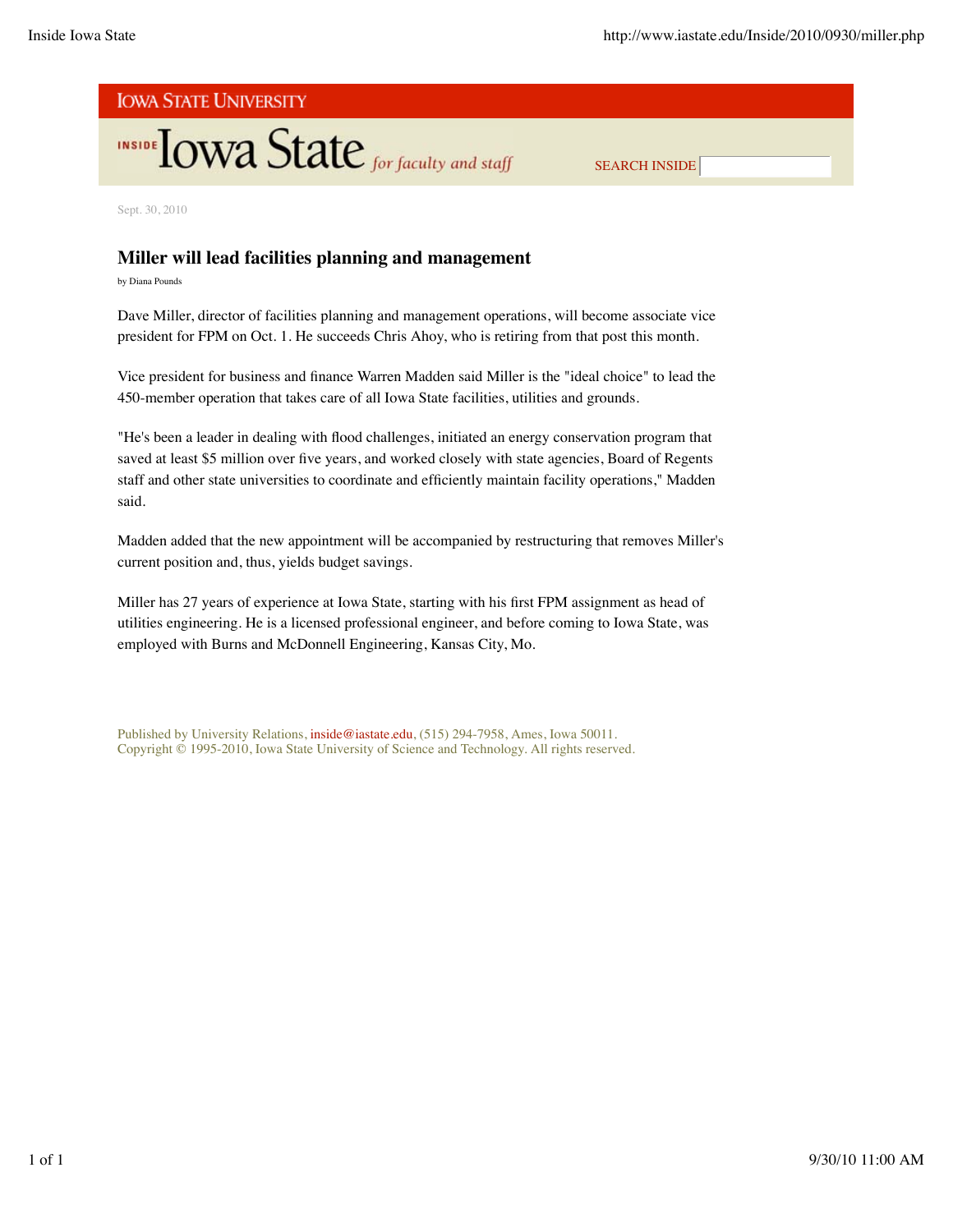

**INSIDE TOWA State** for faculty and staff

SEARCH INSIDE

Sept. 30, 2010



### **Art, larger than life**

Whimsical sculptures of the human form are the latest additions to the Elizabeth and Byron Anderson Sculpture Garden, located north, south and east of Morrill Hall. "Realités: The Lyric Sculpture of William King," which runs through July 2012, showcases 10 of King's larger-than-life "heroic" sculptures, including "Solo" (pictured). The elongated forms depict the realities of human action and interaction, often with a romantic flair. Iowa Staters may already be familiar with King's work. "Stride" is outside the Lied Center, and "Forward, " which used to reside outside the LeBaron Hall auditorium, has been reinstalled in the sculpture garden for this show. The Anderson Sculpture Garden is open all day, every day.

University Museums will lead a tour of the sculpture garden and discuss King's artwork at 2 p.m. on Oct. 3. Anyone interested in participating in this free event should meet on the south side of Morrill. *Photo by Bob Elbert.*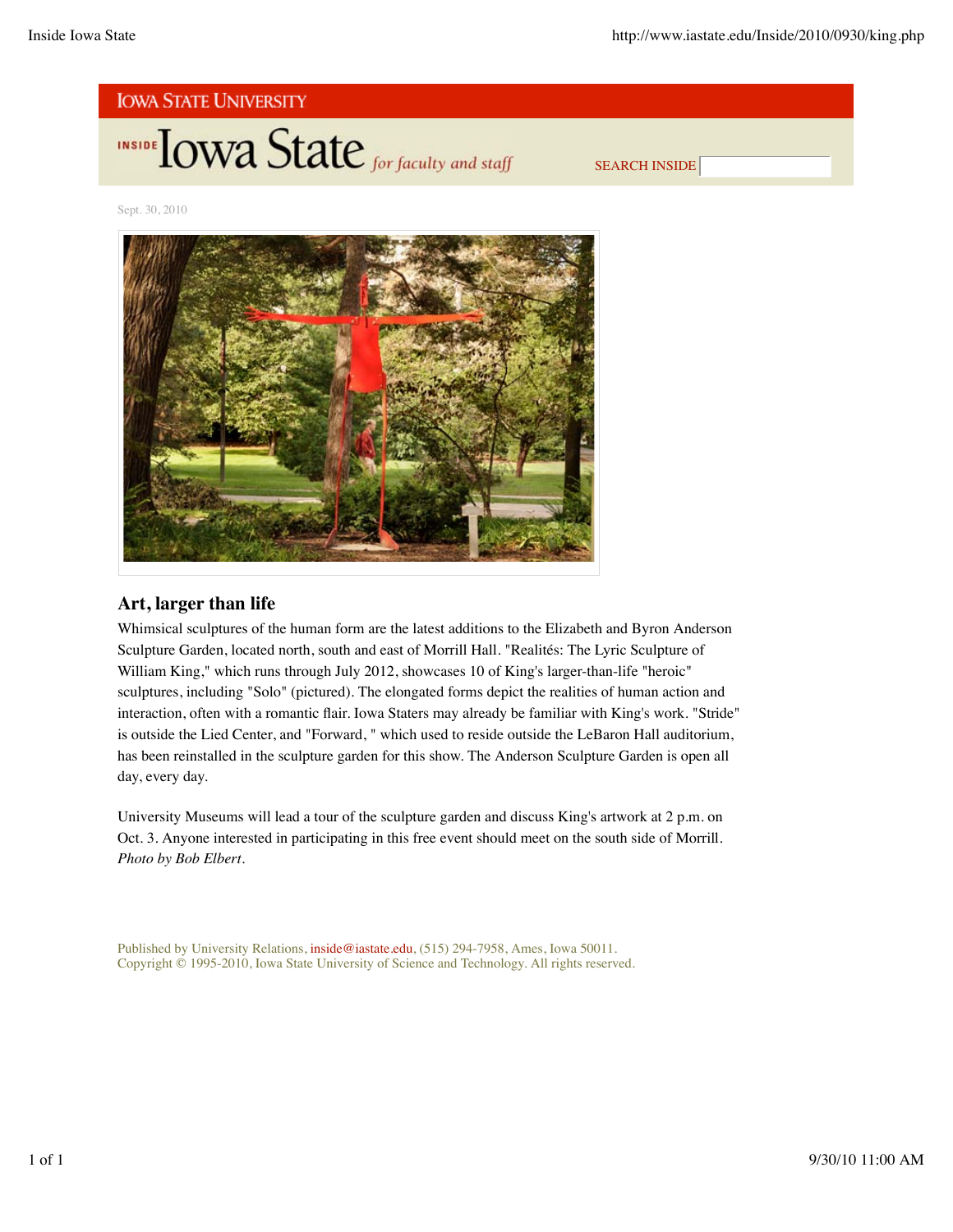# INSIDE TOWA State for faculty and staff

SEARCH INSIDE

Sept. 30, 2010

## **Groups gear up for NCAA certification study**

by Diana Pounds

Teams of ISU faculty, staff, students and community leaders are a few weeks into a lengthy study of the athletics program. The study is part of the NCAA Division I certification process, an undertaking that resembles the accreditation review for academic programs.

The 18-month process begins with a self-study of the athletics program and is followed by a campus visit by an external review team. The ultimate goal is NCAA certification, an acknowledgment that Iowa State's athletics program is run with integrity and meets the standards and core values of the NCAA.

Iowa State's last certification was in 2002. Recertification is required every 10 years.

Tahira Hira, executive assistant to the president and professor of consumer economics and personal finance, is chairing the 21-member steering committee that oversees the certification process. She was appointed to that post by president Gregory Geoffroy, who also sits on the committee.

"The integrity of our athletics program and the welfare of our student-athletes are very important," Geoffroy said. "Over the next year and a half, we will take a close look at our program to ensure that we are meeting our own expectations and those of the NCAA. We will identify areas which can be improved. And we will seek public input on how we're doing, which is an important part of any self-review."

Hira said study teams will assess such things as student-athletes' academic progress, the support services available to athletes, equity among men's and women's programs and efforts to promote sportsmanship and ethical conduct among fans.

Iowa State's self-study report is due to the NCAA by April 29, 2011. A peer review team will visit campus in the fall of 2011, and the NCAA is expected to make a decision on certification early in 2012.

#### **More information**

Visit Iowa State's NCAA Certification website for more information and updates.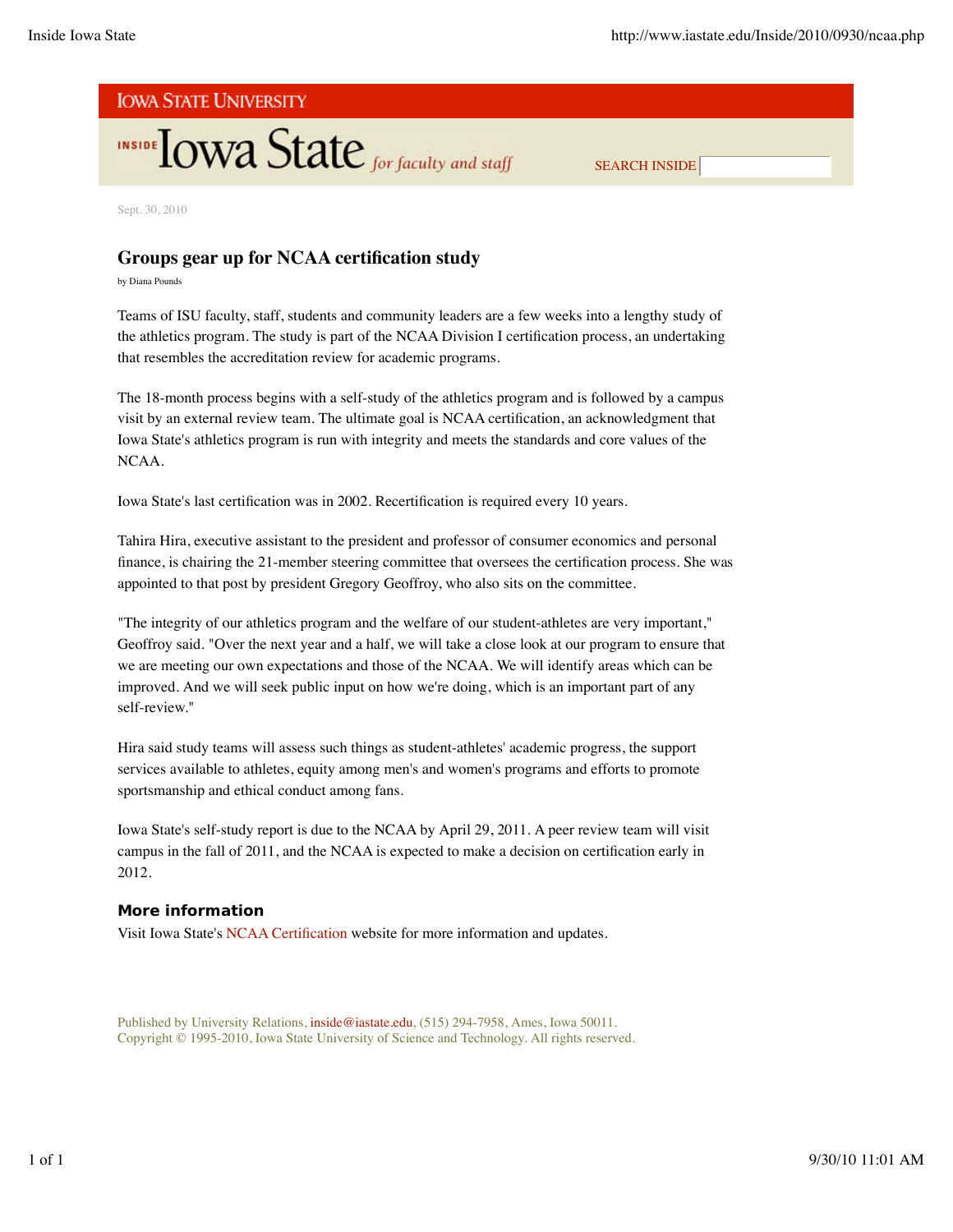# **INSIDE TOWA State** for faculty and staff

SEARCH INSIDE

Sept. 30, 2010

## *Orpheus Descending* **is up first on ISU Theatre's stage**

ISU Theatre opens its 2010-11 season this weekend with a 1957 Tennessee Williams play identifiable for familiar Williams themes: loneliness, repression, sexuality and a longing for freedom.

*Orpheus Descending* tells the story of a young charismatic guitar player (Val Xavier), who descends on a small southern town in the late 1940s. He is hired by, and forms a relationship with, store owner Lady Torrence, a passionate woman trapped in a bad marriage and with a tragic family history.

The play takes its title from Greek mythology. Orpheus is the character who could charm anyone -- man or god -- with his music. Williams developed Val as a modern-day Orpheus.

But it's hardly moonlit love songs in *Orpheus Descending*. There are allusions to the town's violent past, and by play's end, the violence is real.

### **Communal loneliness**

Director Brad Dell, assistant professor of music and theatre, said at times *Orpheus Descending* might feel like some of Williams' other plays, including *Cat on a Hot Tin Roof, The Glass Menagerie* and *A Streetcar Named Desire.*

"What makes *Orpheus Descending* different is that his other plays were about families, whereas this one is about an entire town," Dell explained. "There are still themes of isolation, loneliness and rejection that are found in other Tennessee Williams works, but it's taking place in a whole town."

Dell said he also likes *Orpheus Descending* for its roles for women. "We have 10 female roles, and we see this town from the perspective of women," he said.

*Orpheus Descending* stars juniors Heather Smith as Lady Torrence and Scott Kettner as Val Xavier. Other students with lead roles are sophomore Kelsey Kovacevich as Carol Cutrere, senior Tamara White as Vee Talbott and senior Margaux Mireault as Dolly Hamma. Clark Ford, associate professor of food science and human nutrition, plays Lady Torrence's husband, Jabe.

Performances begin at 7:30 p.m. on Oct. 1, 2, 8 and 9. Matinees begin at 1 p.m. Oct. 3 and 2 p.m. Oct.



Scott Kettner (as Val Xavier) and Heather Smith (as Lady Torrence) lead the cast of ISU Theatre's *Orpheus Descending. Photo by Casey Gradischnig.*